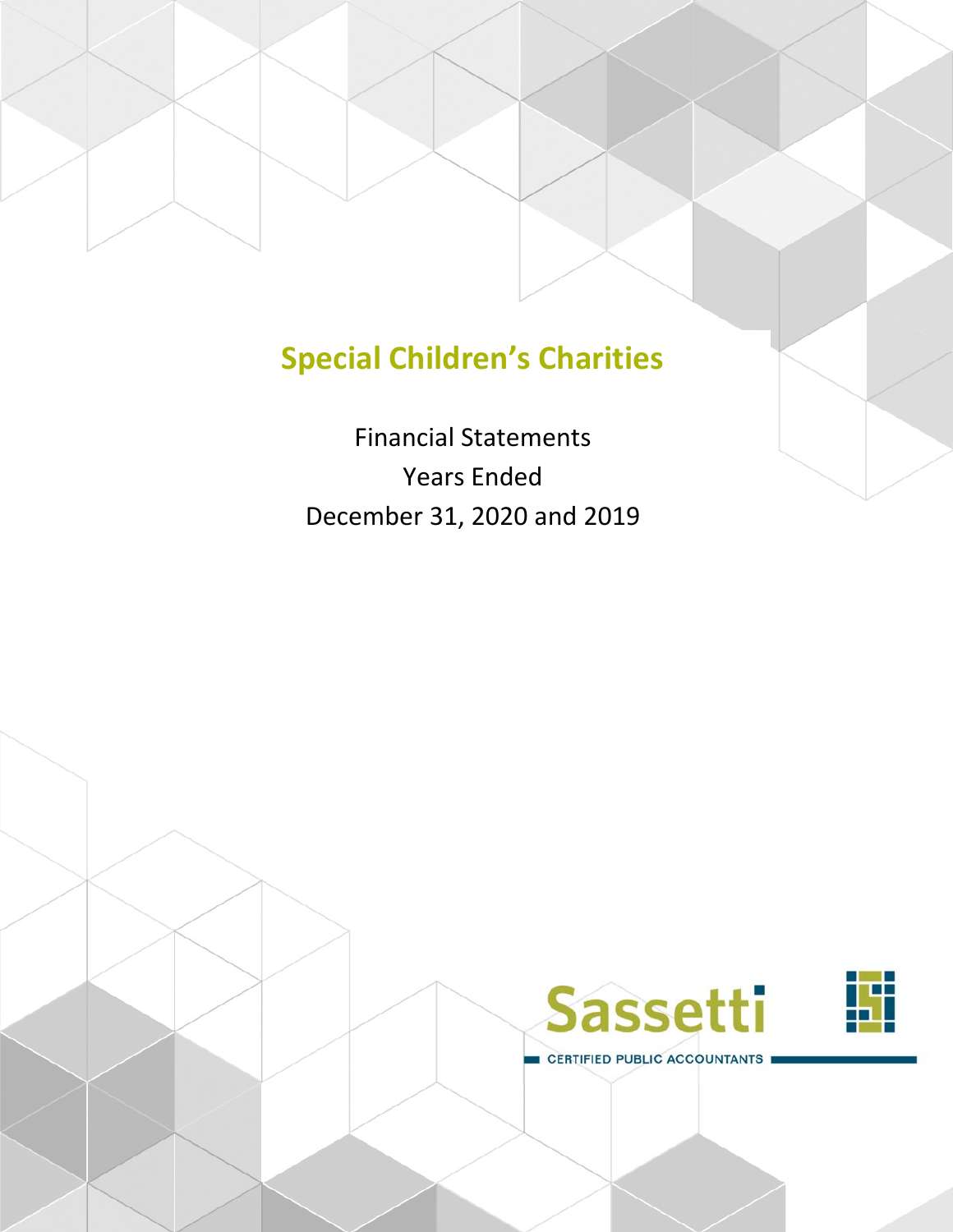# **TABLE OF CONTENTS**

|                                          | Page Number |
|------------------------------------------|-------------|
| <b>Independent Auditors' Report</b>      | $1 - 2$     |
| <b>Statements of Financial Position</b>  | 3           |
| <b>Statements of Activities</b>          | 4           |
| <b>Statements of Functional Expenses</b> | 5           |
| <b>Statements of Cash Flows</b>          | 6           |
| <b>Notes to Financial Statements</b>     | 7 - 14      |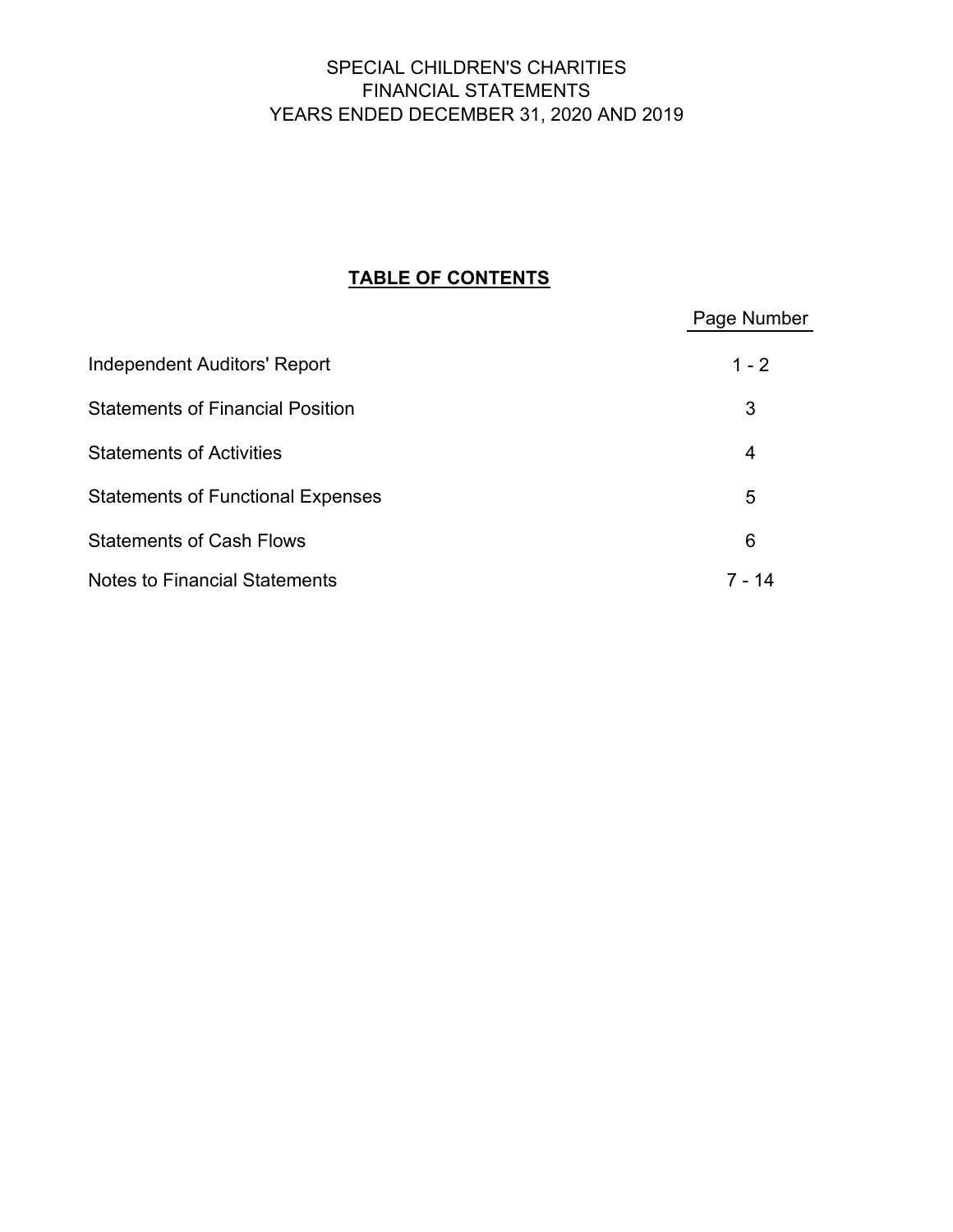



The Board of Directors Special Children's Charities Chicago, Illinois

#### INDEPENDENT AUDITORS' REPORT

#### **Report on the Financial Statements**

We have audited the accompanying financial statements of Special Children's Charities (an Illinois nonprofit organization) which are comprised of the statements of financial position as of December 31, 2020 and 2019, and the related statements of activities, functional expenses and cash flows for the years then ended, and the related notes to the financial statements.

#### *Management's Responsibility for the Financial Statements*

Management is responsible for the preparation and fair presentation of these financial statements in accordance with accounting principles generally accepted in the United States of America; this includes the design, implementation, and maintenance of internal control relevant to the preparation and fair presentation of financial statements that are free from material misstatement, whether due to fraud or error.

#### *Auditors' Responsibility*

Our responsibility is to express an opinion on these financial statements based on our audit. We conducted our audit in accordance with auditing standards generally accepted in the United States of America. Those standards require that we plan and perform the audit to obtain reasonable assurance about whether the financial statements are free from material misstatement.

An audit involves performing procedures to obtain audit evidence about the amounts and disclosures in the financial statements. The procedures selected depend on the auditor's judgment, including the assessment of the risks of material misstatement of the financial statements, whether due to fraud or error. In making those risk assessments, the auditor considers internal control relevant to the entity's preparation and fair presentation of the financial statements in order to design audit procedures that are appropriate in the circumstances, but not for the purpose of expressing an opinion on the effectiveness of the entity's internal control. Accordingly, we express no such opinion. An audit also includes evaluating the appropri1ateness of accounting policies used and the reasonableness of significant accounting estimates made by management, as well as evaluating the overall presentation of the financial statements.

We believe that the audit evidence we have obtained is sufficient and appropriate to provide a basis for our audit opinion.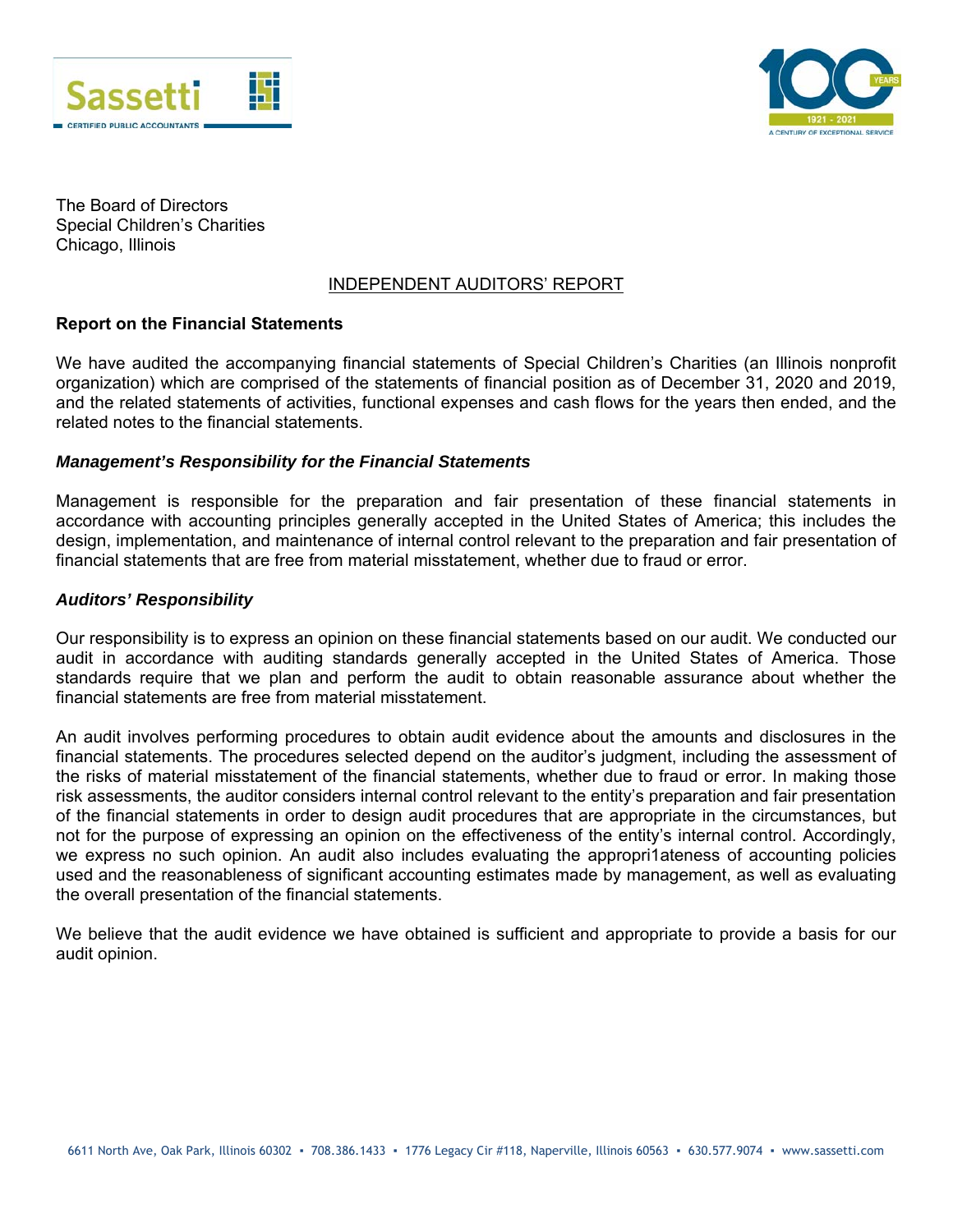

# **Opinion**

In our opinion, the financial statements referred to above present fairly, in all material respects, the financial position of Special Children's Charities as of December 31, 2020 and 2019, and the changes in its net assets and its cash flows for the years then ended in accordance with accounting principles generally accepted in the United States of America.

Sassetti LLC

July 15, 2021 Oak Park, Illinois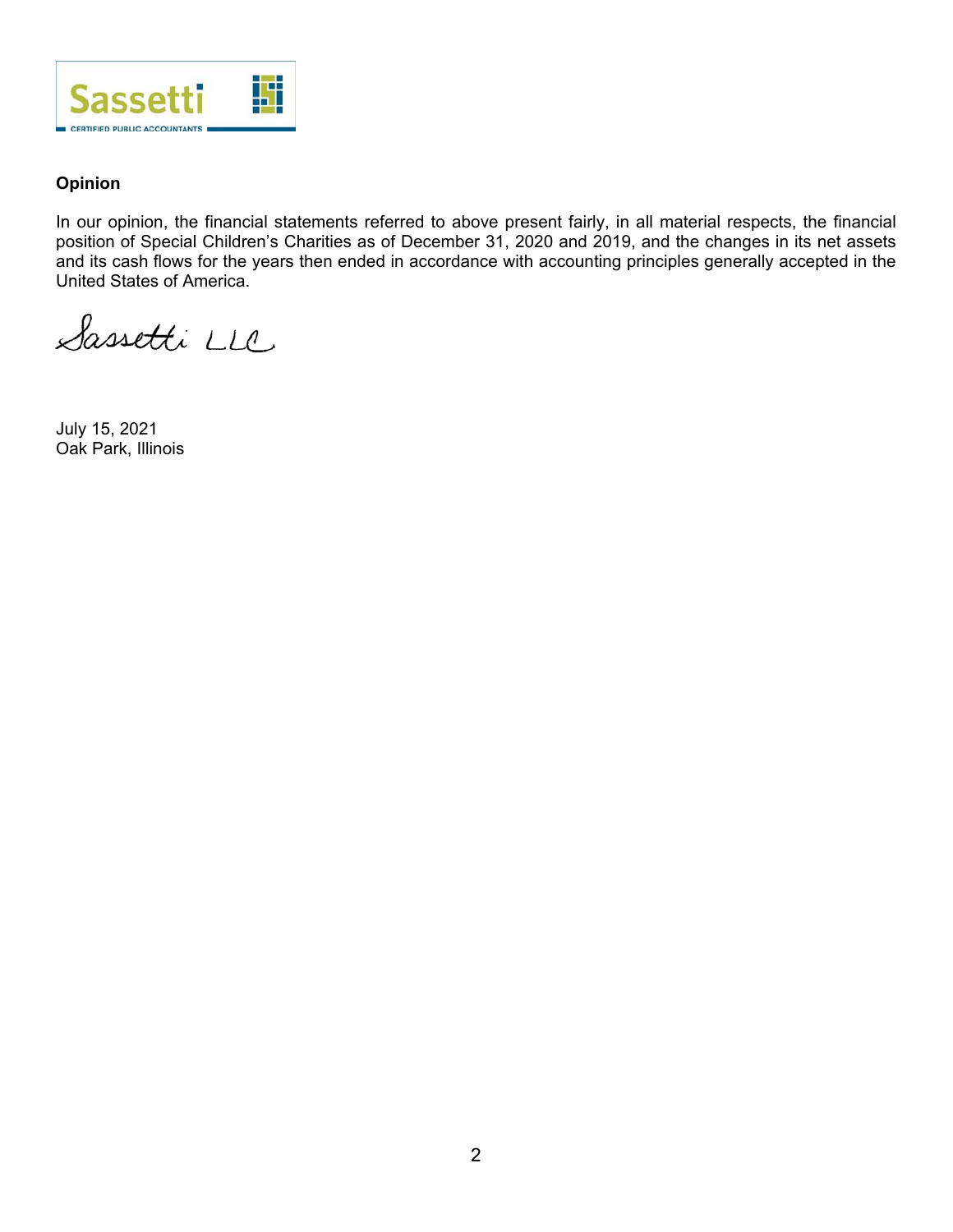# SPECIAL CHILDREN'S CHARITIES STATEMENTS OF FINANCIAL POSITION DECEMBER 31, 2020 AND 2019

|                                         | 2020 |           |    | 2019      |  |  |
|-----------------------------------------|------|-----------|----|-----------|--|--|
| <b>ASSETS</b>                           |      |           |    |           |  |  |
| Cash and cash equivalents               | \$   | 2,156,339 | \$ | 1,749,130 |  |  |
| Accounts receivable                     |      | 50,518    |    | 236,057   |  |  |
| Prepaid expenses                        |      | 31,501    |    | 54,472    |  |  |
| Investments                             |      | 3,418,635 |    | 2,233,463 |  |  |
| Property and equipment, net             |      | 83,195    |    | 126,693   |  |  |
| <b>Total Assets</b>                     | \$   | 5,740,188 | \$ | 4,399,815 |  |  |
| <b>LIABILITIES</b>                      |      |           |    |           |  |  |
| Accounts payable                        | \$   | 394,966   | \$ | 280,353   |  |  |
| <b>Accrued expenses</b>                 |      | 33,380    |    | 23,908    |  |  |
| Deferred revenue                        |      | 15,366    |    | 181,583   |  |  |
| <b>Total Liabilities</b>                |      | 443,712   |    | 485,844   |  |  |
| <b>NET ASSETS</b>                       |      |           |    |           |  |  |
| Without donor restrictions              |      | 4,872,510 |    | 3,539,725 |  |  |
| With donor restrictions                 |      | 423,966   |    | 374,246   |  |  |
| <b>Total Net Assets</b>                 |      | 5,296,476 |    | 3,913,971 |  |  |
| <b>Total Liabilities and Net Assets</b> | \$   | 5,740,188 | \$ | 4,399,815 |  |  |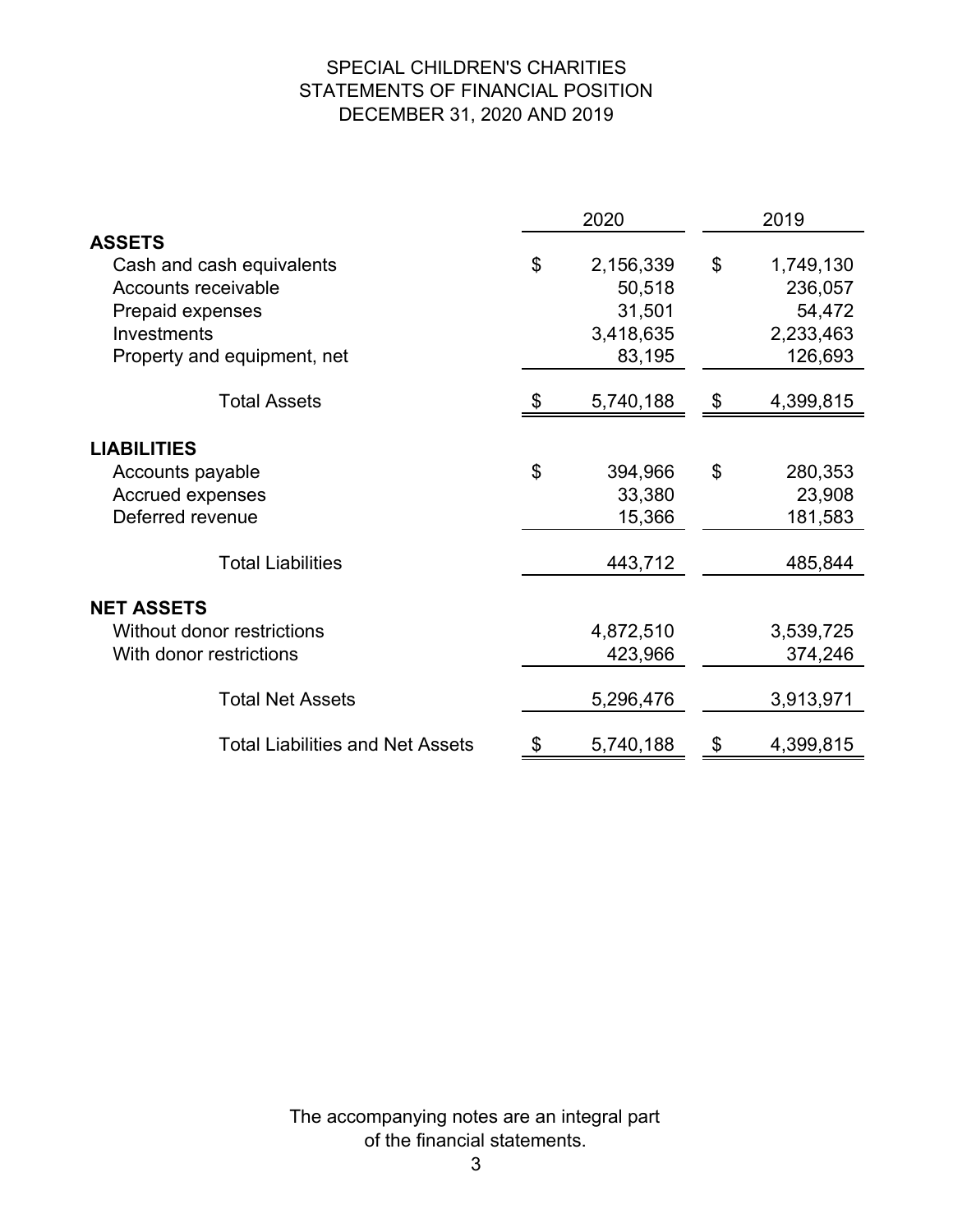#### SPECIAL CHILDREN'S CHARITIES STATEMENTS OF ACTIVITIESYEARS ENDED DECEMBER 31, 2020 AND 2019

|                                                                                                                                               | 2020 |                                      |    |                                   |    |                                    | 2019 |                                      |     |                                   |    |                                    |
|-----------------------------------------------------------------------------------------------------------------------------------------------|------|--------------------------------------|----|-----------------------------------|----|------------------------------------|------|--------------------------------------|-----|-----------------------------------|----|------------------------------------|
|                                                                                                                                               |      | <b>Without Donor</b><br>Restrictions |    | <b>With Donor</b><br>Restrictions |    | Total                              |      | <b>Without Donor</b><br>Restrictions |     | <b>With Donor</b><br>Restrictions |    | Total                              |
| REVENUES AND OTHER SUPPORT                                                                                                                    |      |                                      |    |                                   |    |                                    |      |                                      |     |                                   |    |                                    |
| Special events, gross revenues<br>Less: Special events, gross expenses<br>State grants<br>Corporate, foundation and individual contributions, | \$   | 2,424,136<br>(574, 927)              | \$ | 46,592<br>250,000                 | \$ | 2,470,728<br>(574, 927)<br>250,000 | \$   | 2,344,565<br>(636, 947)<br>79,443    | -\$ | 190,250<br>125,000                | S. | 2,534,815<br>(636, 947)<br>204,443 |
| and sponsorships<br>Donated goods and services<br>Investment income, net of investment fees                                                   |      | 390,638<br>174,000<br>56,414         |    | 98,541                            |    | 489,179<br>174,000<br>56,414       |      | 422,809<br>160,000<br>36,640         |     | 222,633                           |    | 645,442<br>160,000<br>36,640       |
| Realized and unrealized gains on investments<br>Miscellaneous income<br>Net assets released from donor restrictions                           |      | 220,586<br>151<br>345,413            |    | (345, 413)                        |    | 220,586<br>151                     |      | 154,934<br>25<br>288,637             |     | (288, 637)                        |    | 154,934<br>25                      |
| <b>Total Revenues and Other Support</b>                                                                                                       |      | 3,036,411                            |    | 49,720                            |    | 3,086,131                          |      | 2,850,106                            |     | 249,246                           |    | 3,099,352                          |
| <b>EXPENSES</b>                                                                                                                               |      |                                      |    |                                   |    |                                    |      |                                      |     |                                   |    |                                    |
| Program<br>Management and general<br>Fundraising                                                                                              |      | 991,773<br>357,150<br>354,703        |    |                                   |    | 991,773<br>357,150<br>354,703      |      | 1,598,709<br>343,679<br>460,681      |     |                                   |    | 1,598,709<br>343,679<br>460,681    |
| <b>Total Expenses</b>                                                                                                                         |      | 1,703,626                            |    |                                   |    | 1,703,626                          |      | 2,403,069                            |     |                                   |    | 2,403,069                          |
| CHANGE IN NET ASSETS                                                                                                                          |      | 1,332,785                            |    | 49,720                            |    | 1,382,505                          |      | 447,037                              |     | 249,246                           |    | 696,283                            |
| NET ASSETS -                                                                                                                                  |      |                                      |    |                                   |    |                                    |      |                                      |     |                                   |    |                                    |
| Beginning of year                                                                                                                             |      | 3,539,725                            |    | 374,246                           |    | 3,913,971                          |      | 3,092,688                            |     |                                   |    | 3,092,688                          |
| Prior period adjustment                                                                                                                       |      |                                      |    |                                   |    |                                    |      |                                      |     | 125,000                           |    | 125,000                            |
| Beginning of year - adjusted                                                                                                                  |      | 3,539,725                            |    | 374,246                           |    | 3,913,971                          |      | 3,092,688                            |     | 125,000                           |    | 3,217,688                          |
| End of year                                                                                                                                   | \$   | 4,872,510                            | \$ | 423,966                           | \$ | 5,296,476                          | \$   | 3,539,725                            | \$  | 374,246                           | \$ | 3,913,971                          |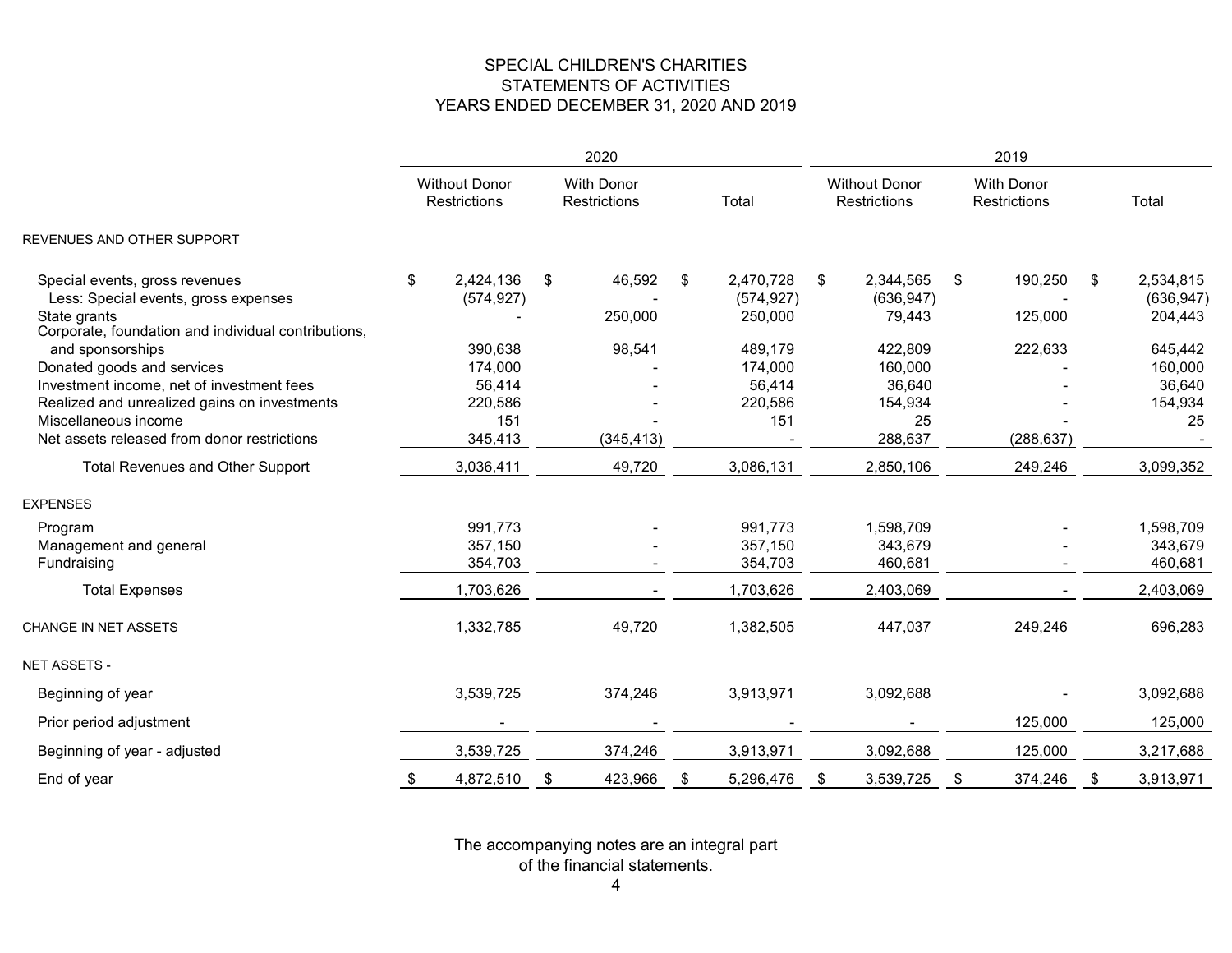#### SPECIAL CHILDREN'S CHARITIES STATEMENTS OF FUNCTIONAL EXPENSES YEARS ENDED DECEMBER 31, 2020 AND 2019

|                                               |    |          |               | 2020 |                          |    |                       |                 | 2019          |              |                       |
|-----------------------------------------------|----|----------|---------------|------|--------------------------|----|-----------------------|-----------------|---------------|--------------|-----------------------|
|                                               |    | Program  | Management    |      |                          |    |                       | Program         | Management    |              |                       |
|                                               |    | Services | and General   |      | Fundraising              |    | <b>Total Expenses</b> | Services        | and General   | Fundraising  | <b>Total Expenses</b> |
| Advertising, promotions, and public relations | \$ | 21,229   | \$<br>6,480   | \$   | 9,050                    | \$ | 36,759                | \$<br>21,050    | \$<br>4,490   | \$<br>10,999 | \$<br>36,539          |
| Apparel and uniforms                          |    | 22,532   |               |      | 644                      |    | 23,176                | 160,810         | 662           | 2,332        | 163,804               |
| Athlete and community engagement              |    | 7,421    |               |      | 20                       |    | 7,441                 | 19,451          |               | 31           | 19,482                |
| Audit and legal                               |    |          | 31,595        |      |                          |    | 31,595                |                 | 15,661        |              | 15,661                |
| Board costs                                   |    |          | 1,155         |      | 46                       |    | 1,201                 |                 | 3,540         | 92           | 3,632                 |
| Employee benefits                             |    | 4,392    | 3,353         |      | 7,777                    |    | 15,522                | 1,614           | 3,032         | 4,462        | 9,108                 |
| Facility and equipment                        |    | 24,811   | 4,760         |      |                          |    | 29,571                | 114,376         | 3,287         | 120          | 117,783               |
| Grants                                        |    | 369,819  |               |      |                          |    | 369,819               | 239,394         |               |              | 239,394               |
| Insurance                                     |    |          | 7,186         |      |                          |    | 7,186                 |                 | 6,190         |              | 6,190                 |
| Meals and entertainment                       |    | 43,566   |               |      |                          |    | 43,566                | 81,920          | 2,401         | 3,425        | 87,746                |
| Merchandise and supplies                      |    | 59,562   | 343           |      | 6,922                    |    | 66,827                | 78,016          | 283           | 6,368        | 84,667                |
| Occupancy                                     |    | 48,588   | 74,425        |      | 74,425                   |    | 197,438               | 47,766          | 73,443        | 73,443       | 194,652               |
| Office                                        |    | 10,846   | 22,277        |      | 8,840                    |    | 41,963                | 20,155          | 15,428        | 20,748       | 56,331                |
| Other professional fees                       |    |          | 53,682        |      |                          |    | 53,682                | 15,570          | 85,208        | 7,094        | 107,872               |
| Outside support                               |    | 42,222   | 13,962        |      | 46,744                   |    | 102,928               | 51,305          | 11,694        | 26,329       | 89,328                |
| Payroll and payroll taxes                     |    | 196,725  | 114,970       |      | 176,148                  |    | 487,843               | 190,362         | 91,320        | 229,662      | 511,344               |
| Photography                                   |    | 4,771    | 228           |      | $\overline{\phantom{a}}$ |    | 4,999                 | 13,018          | 60            | 1,100        | 14,178                |
| Transportation                                |    | 27,295   | 153           |      | 60                       |    | 27,508                | 168,319         | 1,547         | 783          | 170,649               |
| Travel                                        |    | 96,256   |               |      |                          |    | 96,256                | 363,677         |               |              | 363,677               |
| Utilities, telephone and internet             |    | 2,165    | 3,031         |      | 3,729                    |    | 8,925                 | 2,460           | 3,444         | 5,528        | 11,432                |
| Miscellaneous                                 |    | 59       | 1,559         |      | 2,307                    |    | 3,925                 | 505             | 4,107         | 50,283       | 54,895                |
| Depreciation                                  |    | 9,514    | 17,991        |      | 17,991                   |    | 45,496                | 8,941           | 17,882        | 17,882       | 44,705                |
| Total expenses                                | S  | 991,773  | \$<br>357,150 | \$   | 354,703                  | S  | 1,703,626             | \$<br>1,598,709 | \$<br>343,679 | 460,681      | \$<br>2,403,069       |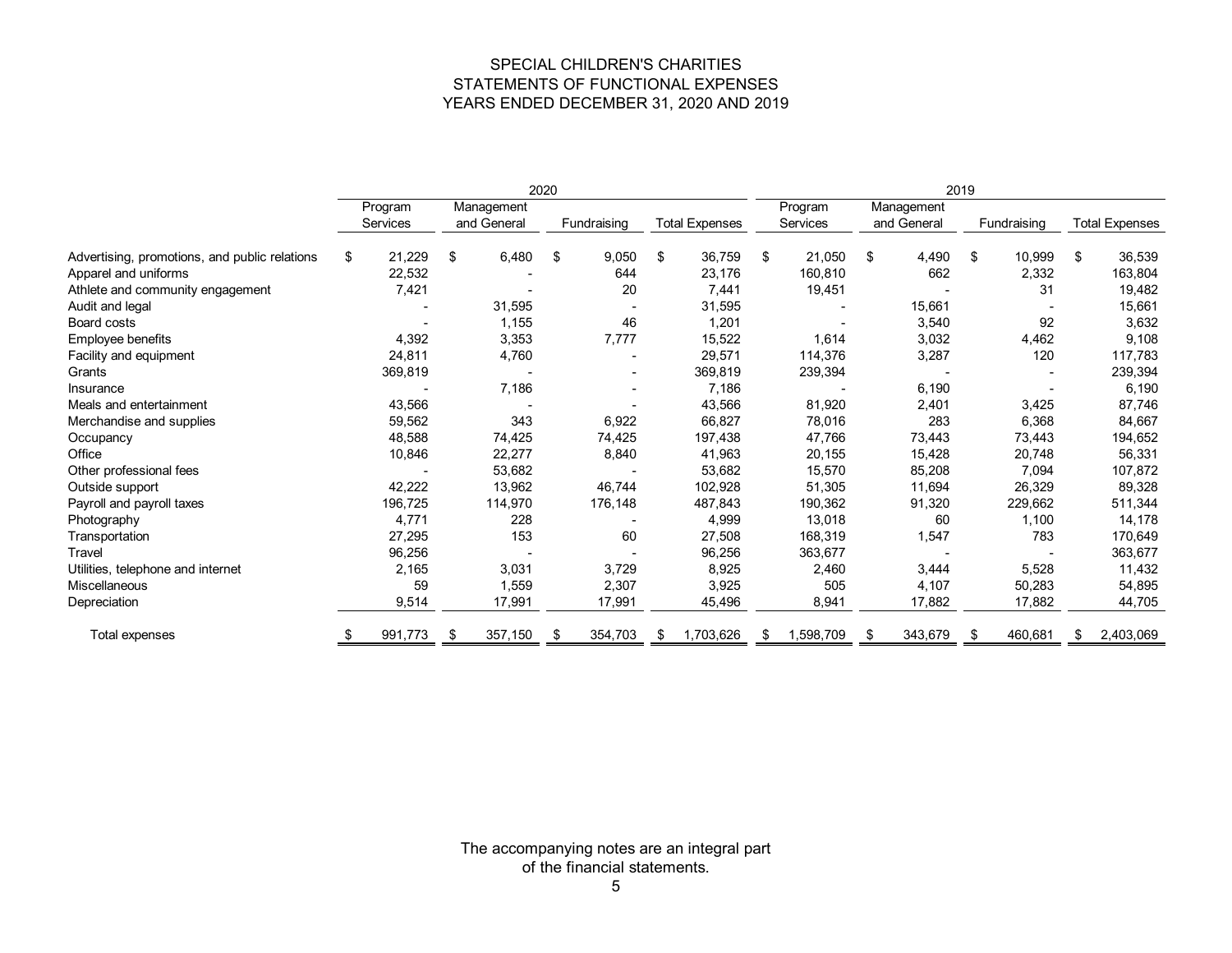# SPECIAL CHILDREN'S CHARITIES STATEMENTS OF CASH FLOWS YEAR ENDED DECEMBER 31, 2020 AND 2019

|                                                                                                                                                              | 2020                              | 2019                     |
|--------------------------------------------------------------------------------------------------------------------------------------------------------------|-----------------------------------|--------------------------|
| CASH FLOWS FROM OPERATING ACTIVITIES<br>Change in net assets<br>Adjustment to reconcile change in net assets to net<br>cash provided by operating activities | \$<br>1,382,505                   | \$<br>696,283            |
| Depreciation                                                                                                                                                 | 45,496                            | 44,705                   |
| Realized and unrealized gains, net                                                                                                                           | (220, 586)                        | (154, 934)               |
| (Increase) decrease in assets                                                                                                                                |                                   |                          |
| Accounts receivable                                                                                                                                          | 185,539                           | 378,596                  |
| <b>Prepaid expenses</b><br>Increase (decrease) in liabilities                                                                                                | 22,971                            | (3,570)                  |
| Accounts payable                                                                                                                                             | 114,613                           | (19, 192)                |
| <b>Accrued expenses</b>                                                                                                                                      | 9,472                             | 1,705                    |
| Deferred revenue                                                                                                                                             | (166, 217)                        | 154,854                  |
| Net Cash Provided by Operating Activities                                                                                                                    | 1,373,793                         | 1,098,447                |
| <b>CASH FLOWS FROM INVESTING ACTIVITIES</b><br>Proceeds from sale of investments<br>Purchases of investments<br>Purchases of property and equipment          | 250,000<br>(1,212,554)<br>(4,030) | (1,009,253)<br>(16, 109) |
| Net Cash Used In Investing Activities                                                                                                                        | (966, 584)                        | (1,025,362)              |
| NET INCREASE IN CASH AND CASH EQUIVALENTS                                                                                                                    | 407,209                           | 73,085                   |
| <b>CASH AND CASH EQUIVALENTS -</b><br>Beginning of year                                                                                                      | 1,749,130                         | 1,676,045                |
| End of year                                                                                                                                                  | \$<br>2,156,339                   | \$<br>1,749,130          |
| Supplemental disclosure of cash flow information:                                                                                                            |                                   |                          |
| Cash paid for interest                                                                                                                                       | \$                                | \$                       |
| Cash paid for income taxes                                                                                                                                   | \$                                | \$                       |
|                                                                                                                                                              |                                   |                          |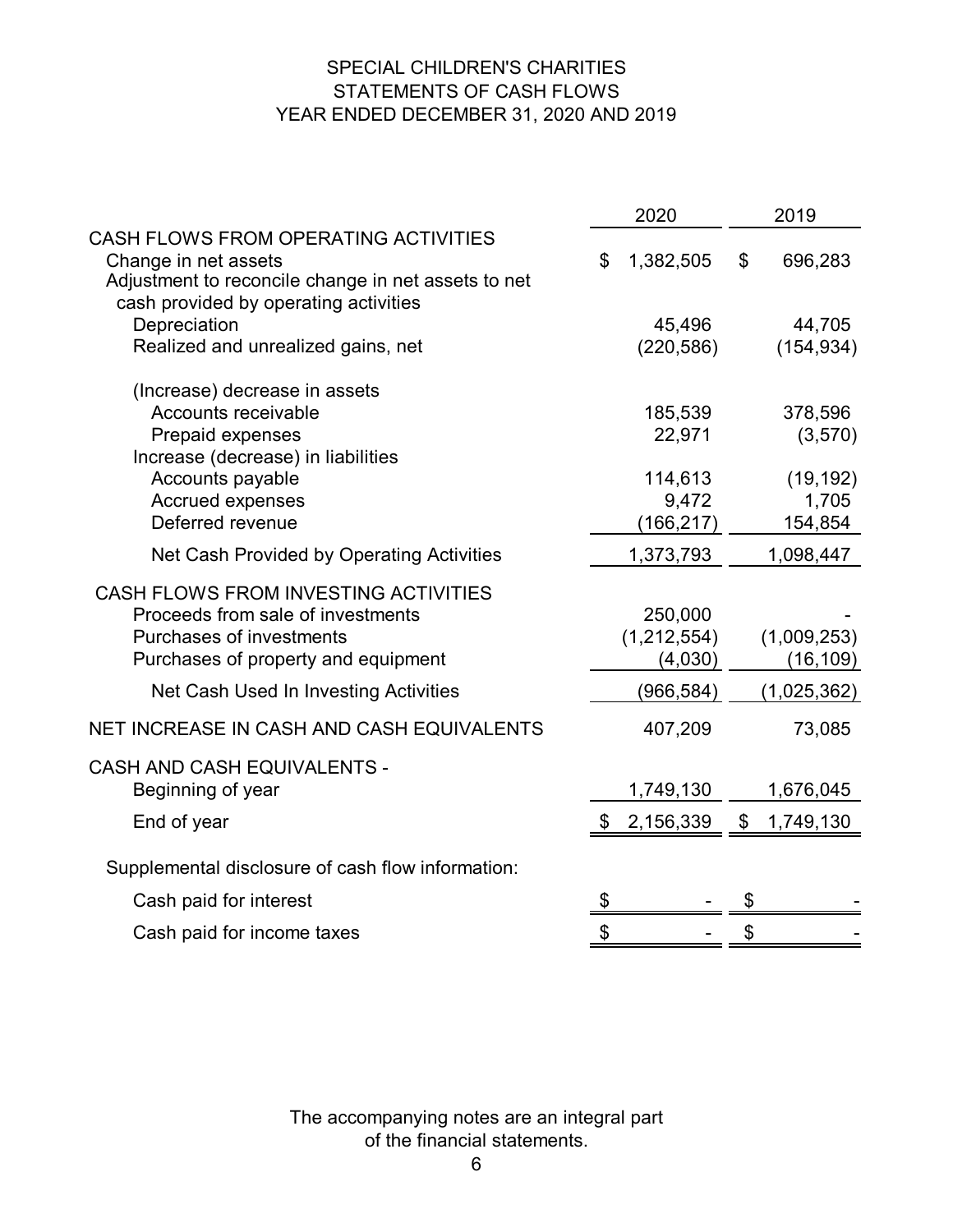#### 1. SUMMARY OF SIGNIFICANT ACCOUNTING POLICIES

Nature of Organization - Special Children's Charities (the "Organization") is a nonprofit organization, which is the co-sponsor, along with the Chicago Park District, of the Special Olympics in Chicago. Special Olympics provides year-round athletic sports training and athletic competition in a variety of Olympic-type sports for children and adults with intellectual disabilities, giving them continuing opportunities to develop physical fitness, demonstrate courage, experience joy and participate in a sharing of gifts, skills and friendship with their families, other Special Olympics athletes and the community. The Organization raises funds for these programs through special events and grants and donations from individuals, foundations, and corporations and awards an annual grant to the Chicago Park District for Special Olympics programming. The Chicago Park District provides the program planning, staffing, facilities, equipment, coaches' training, certification and professional development functions.

Basis of Accounting - The financial statements of the Organization have been prepared on the accrual basis of accounting and accordingly reflect all significant receivables, payables, and other liabilities.

Use of Accounting Estimates - The preparation of financial statements in conformity with generally accepted accounting principles requires management to make estimates and assumptions that affect the reported amounts of assets and liabilities and disclosures of contingent assets and liabilities at the date of the financial statements and reported amounts of revenues and expenses during the reporting period. Actual results could differ from those estimates.

Classification of Net Assets - Net assets of the Organization are classified as with or without donor restrictions depending on the presence and characteristics of donor-imposed restrictions limiting the Organization's ability to use or dispose of contributed assets or the economic benefits embodied in those assets.

Net assets without donor restrictions are available for use at the discretion of the Board of Directors (the Board) and/or management for general operating purposes. From time to time, the Board designates a portion of these net assets for specific purposes, which makes them unavailable for use at management's discretion.

Net assets with donor restrictions consist of assets whose use is limited by donor-imposed, time and/or purpose restrictions. The Organization reports gifts of cash or other assets as revenue with donor restrictions if they are received with donor stipulations that limit the use of the donated assets. When a donor restriction expires, that is, when a stipulated time restriction ends or purpose restriction is fulfilled, the net assets are reclassified as net assets without donor restrictions and reported in the statements of activities as net assets released from restrictions.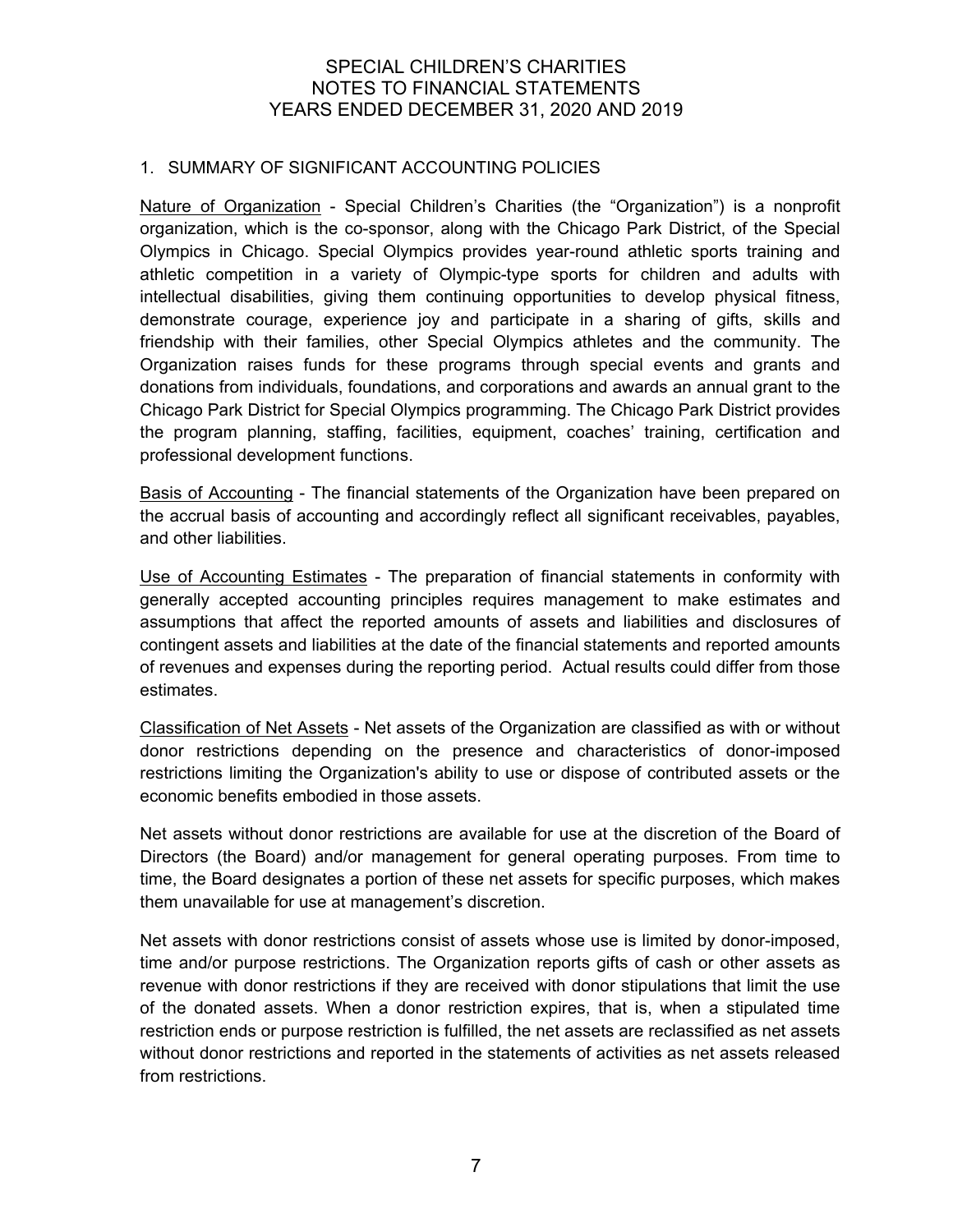Contributions - Contributions received are recorded as with donor restriction or without donor restriction, depending on the existence and/or nature of any donor restrictions. Support that is restricted by the donor is reported as an increase in without donor restricted net assets if the restriction expires in the reporting period in which the support is recognized. All other donor-restricted support is reported as an increase in donor restricted net assets, depending on the nature of the restriction. When a restriction expires (that is, when a stipulated time restriction ends or purpose restriction is accomplished), with donor restricted net assets is reclassified to without donor restricted net assets and reported in the statements of activities as net assets released from restrictions.

Income Tax Status - The Organization is exempt from federal income taxes under the provisions of the Internal Revenue Code Section 501(c)(3). However, organizations which are exempt may be subject to unrelated business income taxes when an organization generates revenues from activities which are unrelated to the exempt purpose of the organization. Management believes the Organization has no material unrelated business income for the years ended December 31, 2020 and 2019. The Organization's Forms 990, Return of Organization Exempt from Income Tax, is subject to examination by the IRS, generally for three years after it is filed.

Cash and Cash Equivalents  $-$  For the purpose of the statement of cash flows, the Organization considers all cash accounts, which are not subject to withdrawal restrictions or penalties, and all highly liquid investments with an initial maturity of three months or less to be cash equivalents. No amounts were paid for interest and income taxes for the years ended December 31, 2020 and 2019.

Accounts Receivable - Receivables are stated at the amount management expects to collect from outstanding balances. Management provides probable uncollectible amounts through a provision for bad debt expense and an adjustment to a valuation allowance based on its assessment of the current status of individual accounts. Balances that are still outstanding after management has used reasonable collection efforts are written off through a charge to the valuation allowance and a credit to accounts receivable. No allowance was deemed necessary by management at December 31, 2020 and 2019.

Property and Equipment - The Organization capitalizes property and equipment acquisitions in excess of \$600. Property and equipment are recorded at cost if purchased and at fair value if contributed. Depreciation is calculated on a straight-line basis over the estimated useful lives of five to thirty-nine years or the lease term for leasehold improvements. Maintenance and repairs are charged to expense as incurred.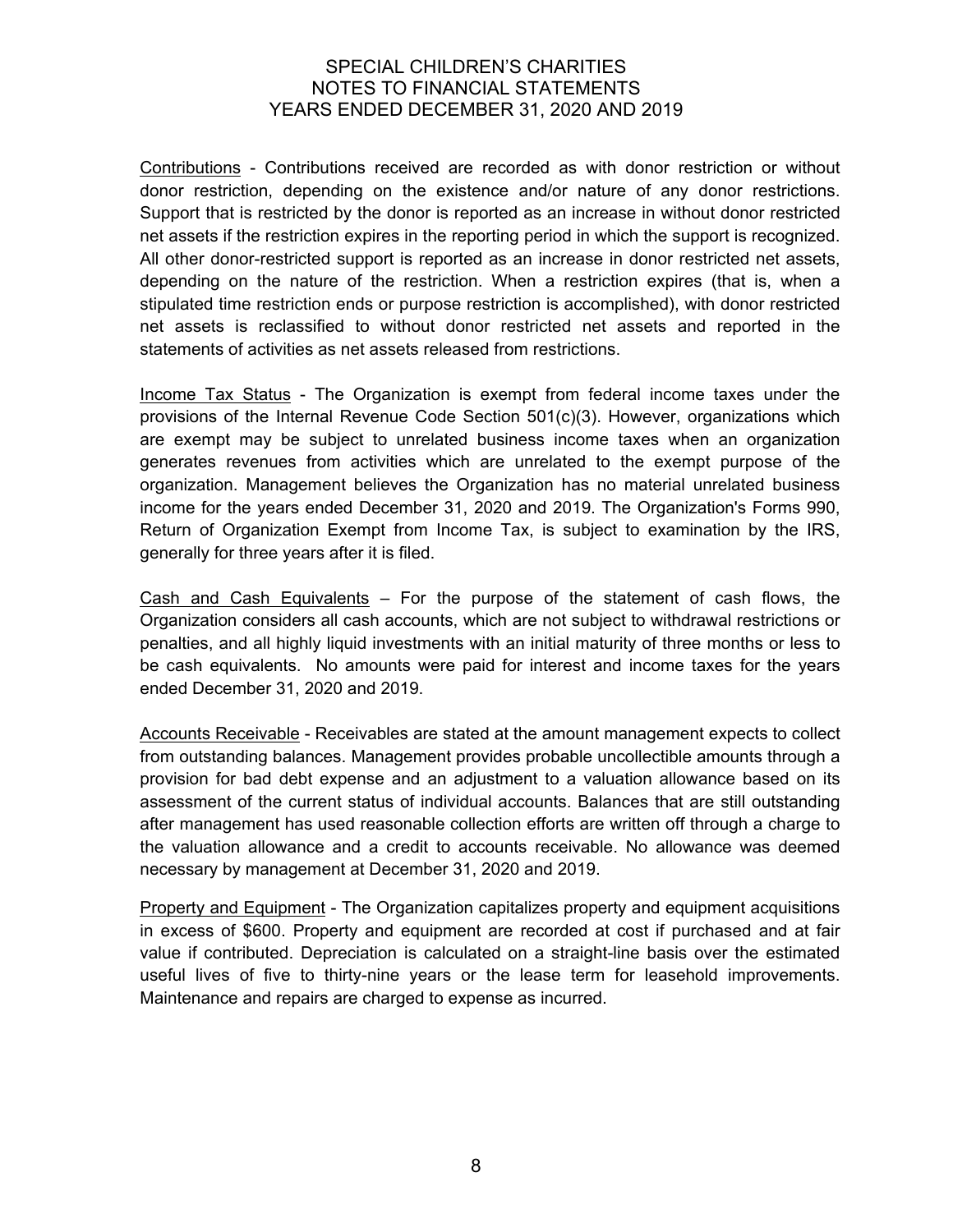|                               |   | 2020    | 2019          |
|-------------------------------|---|---------|---------------|
| Leasehold improvements        | S | 195,579 | \$<br>195,579 |
| Vehicle                       |   | 28,335  | 28,335        |
| Equipment                     |   | 40,788  | 36,758        |
|                               |   | 264,702 | 260,672       |
| Less accumulated depreciation |   | 181,507 | 133,979       |
|                               | S | 83,195  | \$<br>126,693 |

#### Property and equipment consisted of the following at December 31:

Depreciation expense was \$45,496 and \$44,705 for the years ended December 31, 2020 and 2019, respectively.

Expense Allocation - The costs of providing various programs and other activities have been summarized on a functional basis in the Statement of Activities and in the Statement of Functional Expenses. Accordingly, certain costs have been allocated among the programs and supporting services based upon direct costs.

In-kind Contributions – The Organization recognizes in-kind contributed services and materials at their estimated fair value. Recognition occurs if the services have value to the Organization, are provided by individuals possessing specialized skills, and would have been purchased if not provided by contributions. The Organization received \$174,000 and \$160,000, and of in-kind contributed occupancy expenses during the years ended December 31, 2020 and 2019, respectively. In-kind contributions are reflected in special events, gross revenues, and donated goods and services in the Statement of Activities.

A significant number of unpaid volunteers contribute time to the Organization. The value of these services is not reflected in the accompanying financial statements in accordance with accounting principles generally accepted in the United States of America because the time contributed was for non-specialized services, and the recognition criteria was not met.

Revenue Recognition - Contributions and unconditional grants are recognized as support and revenues when they are received or unconditionally pledged. The Organization reports such gifts as restricted support and revenues if they are subject to time or donor-imposed restrictions. Donor restricted net assets are reclassified to net assets without donor restricted net assets and reported in the statements of activities as net assets released from restrictions when a stipulated time restriction ends, purpose restriction is accomplished or both. Conditional promises are recorded as with or without donor restrictions, depending on the existence and/or nature of any donor restrictions.

Management recognizes earned revenue as the Organization transfers control of deliverables (products, solutions and services) to the Organization's customers in an amount reflecting the consideration to which management expects to be entitled. To recognize revenues, management applies the following five step approach: (1) identify the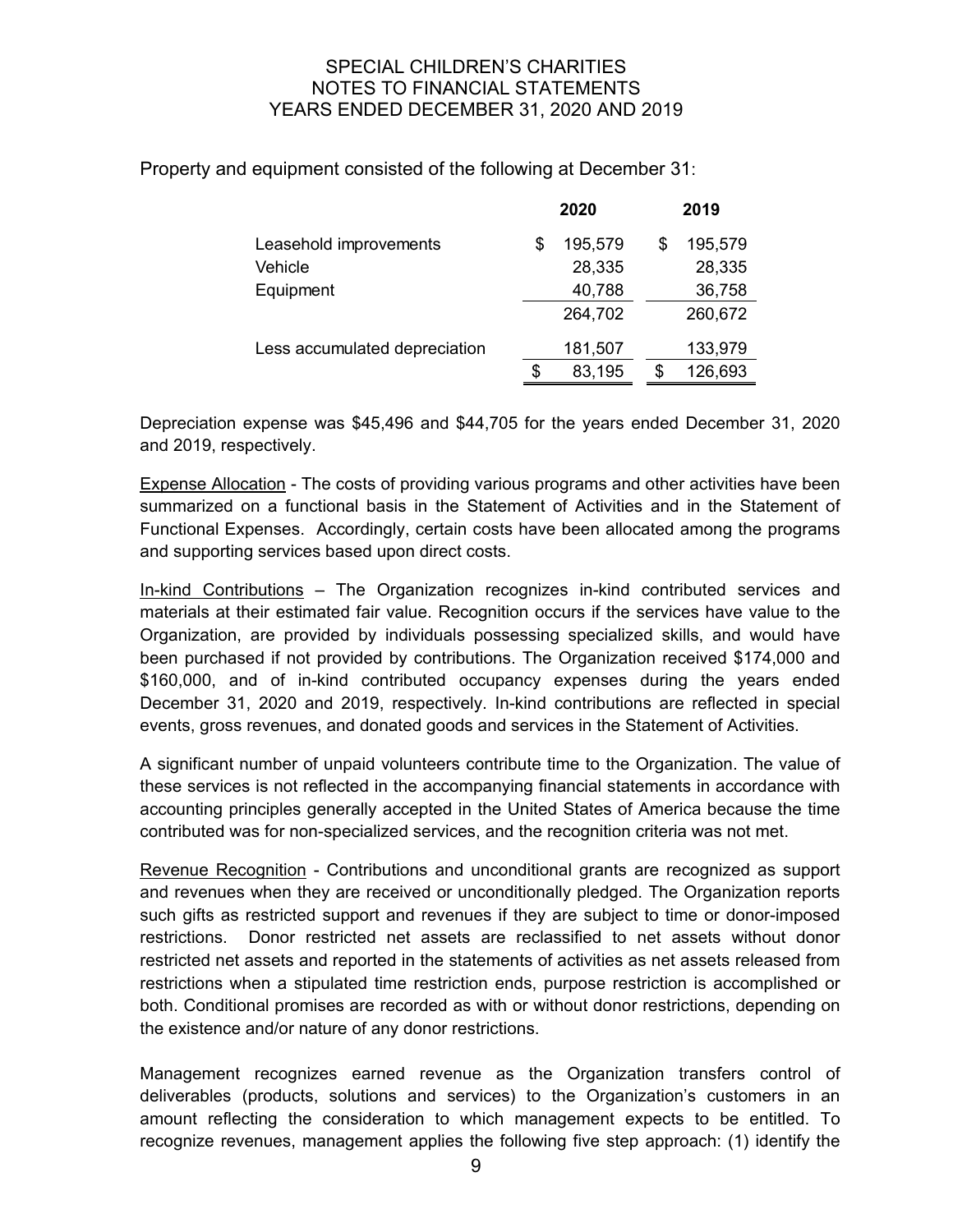contract with a customer, (2) identify the performance obligations in the contract, (3) determine the transaction price, (4) allocate the transaction price to the performance obligations in the contract, and (5) recognize revenues when a performance obligation is satisfied. The Organization accounts for a contract when it has approval and commitment from all parties, the rights of the parties are identified, payment terms are identified, the contract has commercial substance and collectability of consideration is probable. Management applies judgment in determining the customer's ability and intention to pay based on a variety of factors including the customer's historical payment experience.

The following revenue streams, with their respective performance obligations described as follows:

*Special events* – The Organization generates revenues from ticketing and related program fees for several events held during the year and are recognized at the date of the event.

*State grants* – The Organization received grant funds from the State of Illinois to fund its operations. Grant revenues are recognized in full upon receipt. Net assets with donor restrictions from the grant are released from restrictions over the award year of the grant..

*Corporate, foundation and individual contributions, and sponsorships* – The Organization receives contributions from corporate, foundation, and individual sources. Revenues from contributions are typically recognized at the time the award is pledged. The Organization generates revenues from sponsorships for several events held during the year and are recognized at the date of the event.

Subsequent Events - The Organization has evaluated subsequent events through July 15, 2021, the date the financial statements were available to be issued.

#### 2. NET ASSETS WITH DONOR RESTRICTIONS

Net assets with donor restrictions consisted of the following for the years ending December 31:

|                                       |   | 2020              | 2019 |                   |  |  |
|---------------------------------------|---|-------------------|------|-------------------|--|--|
| 50th Anniversary Celebration Funds    | S | 206,842           | \$   | 170,250           |  |  |
| State of Illinois Lottery<br>JEM Fund |   | 125,000<br>92,124 |      | 125,000<br>78,996 |  |  |
|                                       |   | 423,966           |      | 374,246           |  |  |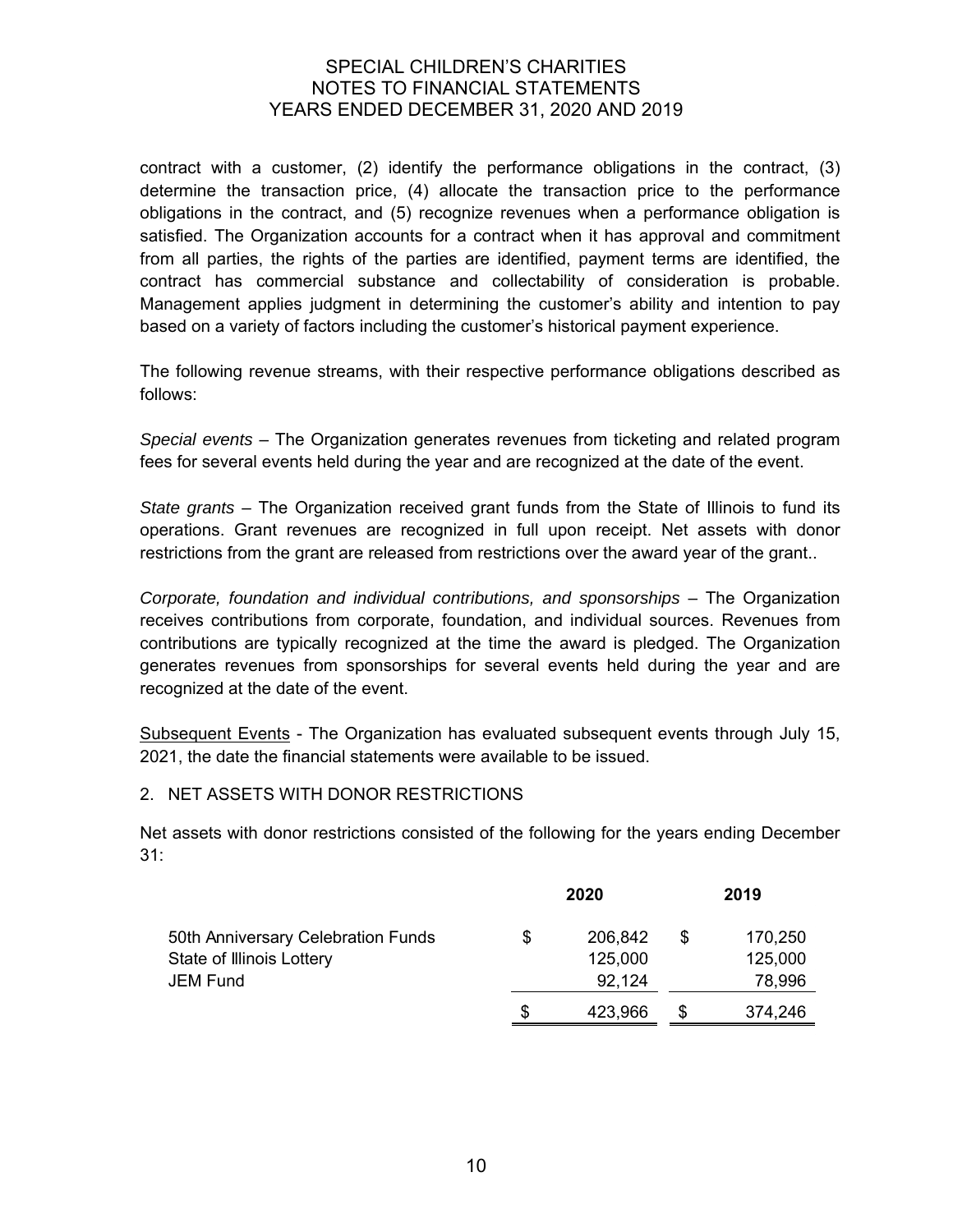#### 3. FAIR VALUE MEASUREMENTS

Generally accepted accounting principles define fair value as the price that would be received from selling an asset or paid to transfer a liability in an orderly transaction between market participants at the measurement date. When determining the fair value measurements for assets and liabilities required to be recorded at fair value, the Organization considers the principal or most advantageous market in which it would transact and considers assumptions that market participants would use when pricing the asset or liability, such as inherent risk, transfer restrictions, and risk of nonperformance. These principles also established a fair value hierarchy that requires the Organization to maximize the use of observable inputs and minimize the use of unobservable inputs when measuring fair value.

A financial instrument's categorization within the fair value hierarchy is based upon the lowest of input that is significant to the fair value measurement. There are three levels of inputs that may be used to measure fair value:

Level 1 - Quoted (observable) market prices in active markets for identical assets or liabilities.

Level 2 - inputs other than Level 1 that are observable, either directly or indirectly, such as quoted prices in active markets for similar assets or liabilities, quoted prices for identical or dissimilar assets or liabilities in markets that are not active, or other inputs that are observable or can be corroborated by observable market data for substantially the full term of the assets or liabilities; or

Level 3 - unobservable inputs that are supported by little or no market activity and that are significant to the fair value of the assets or liabilities.

The Organization's valuation methodology used to measure the fair values of mutual funds were derived from quoted market prices as all of these instruments have active markets.

Fair values of assets measured on a recurring basis were as follows: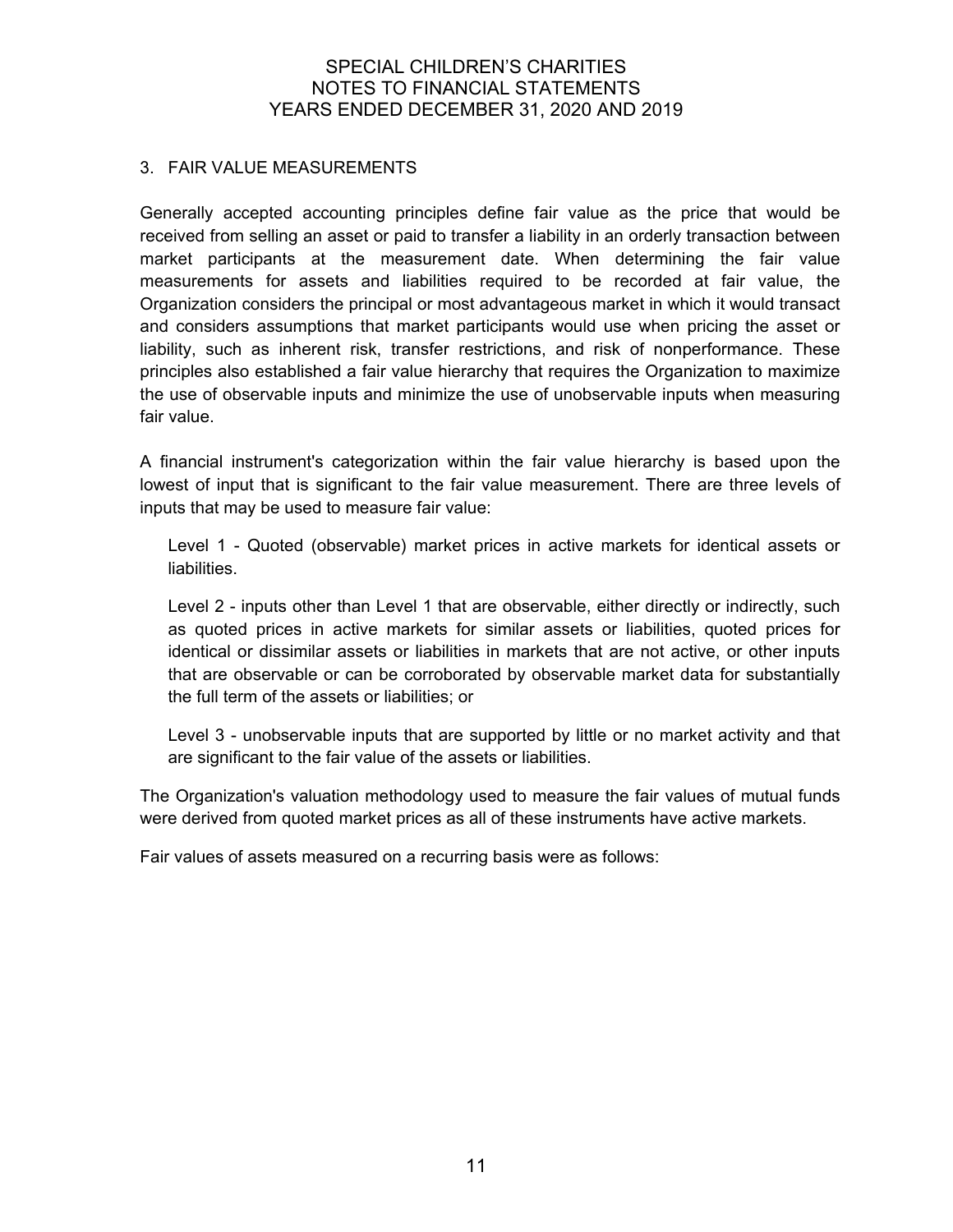|                                 | Fair value of investments at December 31, 2020 |         |                          |         |  |             |  |  |  |
|---------------------------------|------------------------------------------------|---------|--------------------------|---------|--|-------------|--|--|--|
|                                 | Level 1                                        | Level 2 |                          | Level 3 |  | Total       |  |  |  |
| Mutual funds                    |                                                |         |                          |         |  |             |  |  |  |
| Fixed income                    | \$1,524,984                                    | \$      | $\overline{\phantom{0}}$ | \$      |  | \$1,524,984 |  |  |  |
| Equities                        | 1,326,534                                      |         | $\overline{\phantom{a}}$ |         |  | 1,326,534   |  |  |  |
| <b>Mutual funds</b>             | 567,117                                        |         | $\overline{\phantom{a}}$ |         |  | 567,117     |  |  |  |
|                                 |                                                |         |                          |         |  |             |  |  |  |
| Total investments at fair value | \$3,418,635                                    | S       | $\overline{\phantom{a}}$ | S       |  | \$3,418,635 |  |  |  |
|                                 |                                                |         |                          |         |  |             |  |  |  |
|                                 |                                                |         |                          |         |  |             |  |  |  |

|                                 | Fair value of investments at December 31, 2019 |    |                          |     |         |             |  |  |  |  |
|---------------------------------|------------------------------------------------|----|--------------------------|-----|---------|-------------|--|--|--|--|
|                                 | Level 1                                        |    | Level 2                  |     | Level 3 | Total       |  |  |  |  |
| Mutual funds                    |                                                |    |                          |     |         |             |  |  |  |  |
| Fixed income                    | \$1,237,381                                    | \$ | $\overline{a}$           | S   | -       | \$1,237,381 |  |  |  |  |
| Equities                        | 708,614                                        |    | $\overline{\phantom{0}}$ |     |         | 708,614     |  |  |  |  |
| Mutual funds                    | 287,468                                        |    | $\overline{\phantom{0}}$ |     |         | 287,468     |  |  |  |  |
|                                 |                                                |    |                          |     |         |             |  |  |  |  |
| Total investments at fair value | \$2,233,463                                    | S  | $\overline{\phantom{a}}$ | \$. |         | \$2,233,463 |  |  |  |  |

Investment income consisted of the following at December 31:

|                                           | 2020                | 2019 |                    |  |
|-------------------------------------------|---------------------|------|--------------------|--|
| Dividends and interest<br>Investment fees | 77,696<br>(21, 282) |      | 52,092<br>(15,452) |  |
|                                           | 56.414              |      | 36,640             |  |

# 4. CONCENTRATION OF CREDIT RISK

The Organization's major funding sources include corporate, individual and foundation contributions, and revenue generated by various special events. The Polar Plunge is the Organization's largest event which constitutes approximately seventy-one percent and fiftytwo percent of the Organization's revenue for the years ended December 31, 2020 and 2019, respectively.

# 5. PRIOR PERIOD ADJUSTMENT

For the year ended December 31, 2019, the Organization adopted ASU 2018-08. Adoption of ASU 2018-08 required an unconditional grant received during 2018 to be recognized in full at the time of receipt. The adoption of ASU 2018-08 resulted in a decrease of grants recognized during the year ended December 31, 2019 and an increase in net assets at January 1, 2019.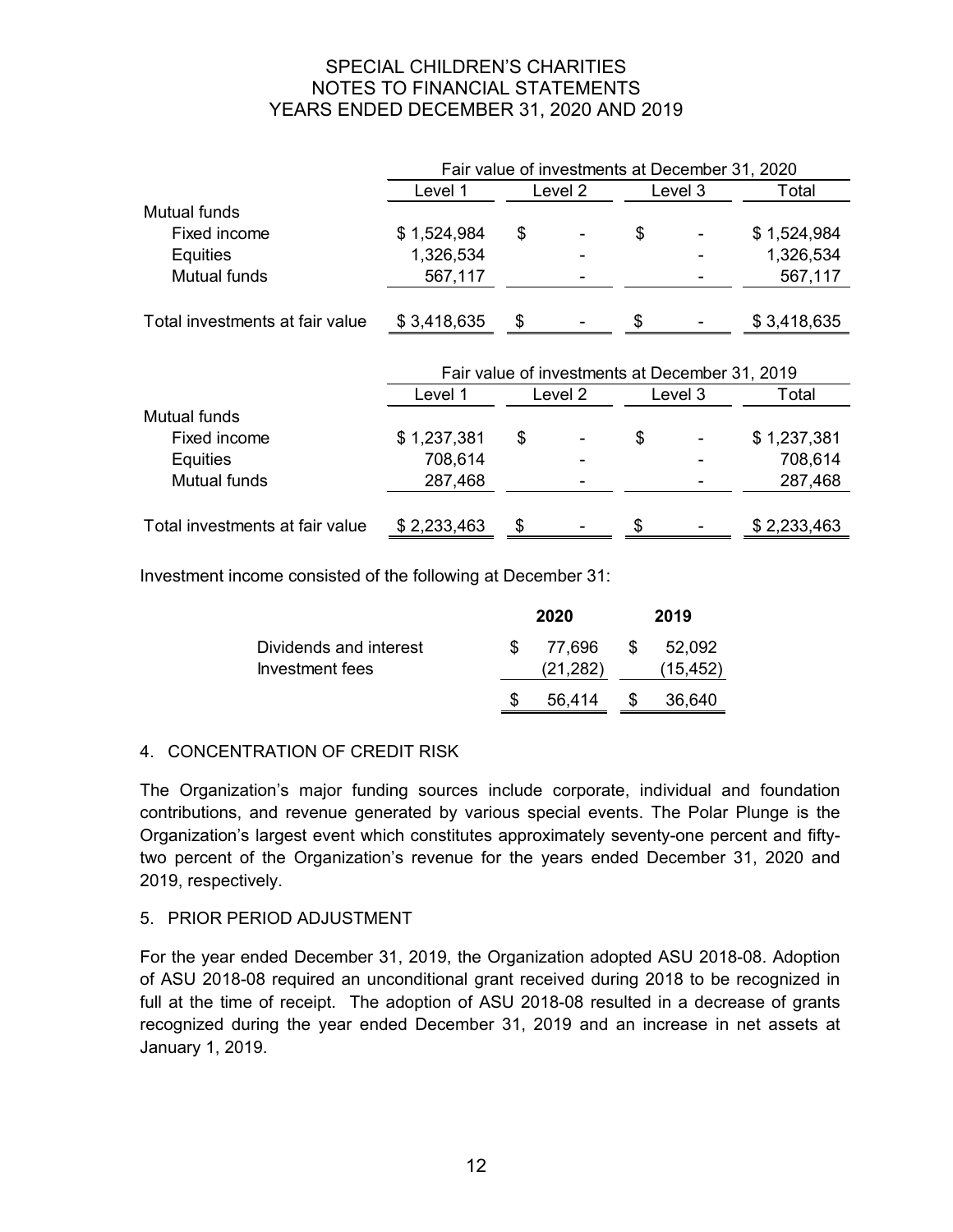#### 6. LIQUIDITY AND AVAILABILITY OF RESOURCES

The Organization operates on a consistent annual cycle, with known recurring expenditures that include; payroll, event planning, materials, advertising and other expenditures incurred as a result of fulfilling the Organization's mission. Because of the cyclical predictability of its annual operations, the Organization is able to maximize the resources applied to missionbased programs.

The Organization's financial assets available within one year of the statements of financial position date for general expenditure are as follows:

|                                                   | 2020            | 2019            |
|---------------------------------------------------|-----------------|-----------------|
| Cash and cash equivalents                         | \$<br>2,156,339 | \$<br>1,749,130 |
| Accounts receivable                               | 50,518          | 236,057         |
| <b>Investments</b>                                | 3,418,635       | 2,233,463       |
| Total financial assets available within one year  | 5,625,492       | 4,218,650       |
|                                                   |                 |                 |
| Less: Amounts unavailable for general expenditure |                 |                 |
| within one year, due to:                          |                 |                 |
| Restricted by donors with purpose                 |                 |                 |
| and/or time restriction                           | 298,966         | 249,246         |
| Total amounts unavailable for general             |                 |                 |
| expenditures within one year                      | 298,966         | 249,246         |
|                                                   |                 |                 |
| Total financial assets available to management    |                 |                 |
| for general expenditure within one year           | \$<br>5,326,526 | \$<br>3,969,404 |

# 7. RECENT ACCOUNTING PRONOUNCEMENTS

In February 2016, the FASB issued ASU 2016-02, Leases (Topic 842). The guidance in this ASU supersedes the leasing guidance in Topic 840, Leases. Under the new guidance, lessees are required to recognize lease assets (receivables) and lease liabilities (leasehold obligations) on the statement of financial position for all leases with terms longer than 12 months. Leases will be classified as either finance or operating, with classification affecting the pattern of revenue recognition in the statement of activities. The new standard will be effective for the Organization's December 31, 2022 financial statements. Early adoption is permitted.